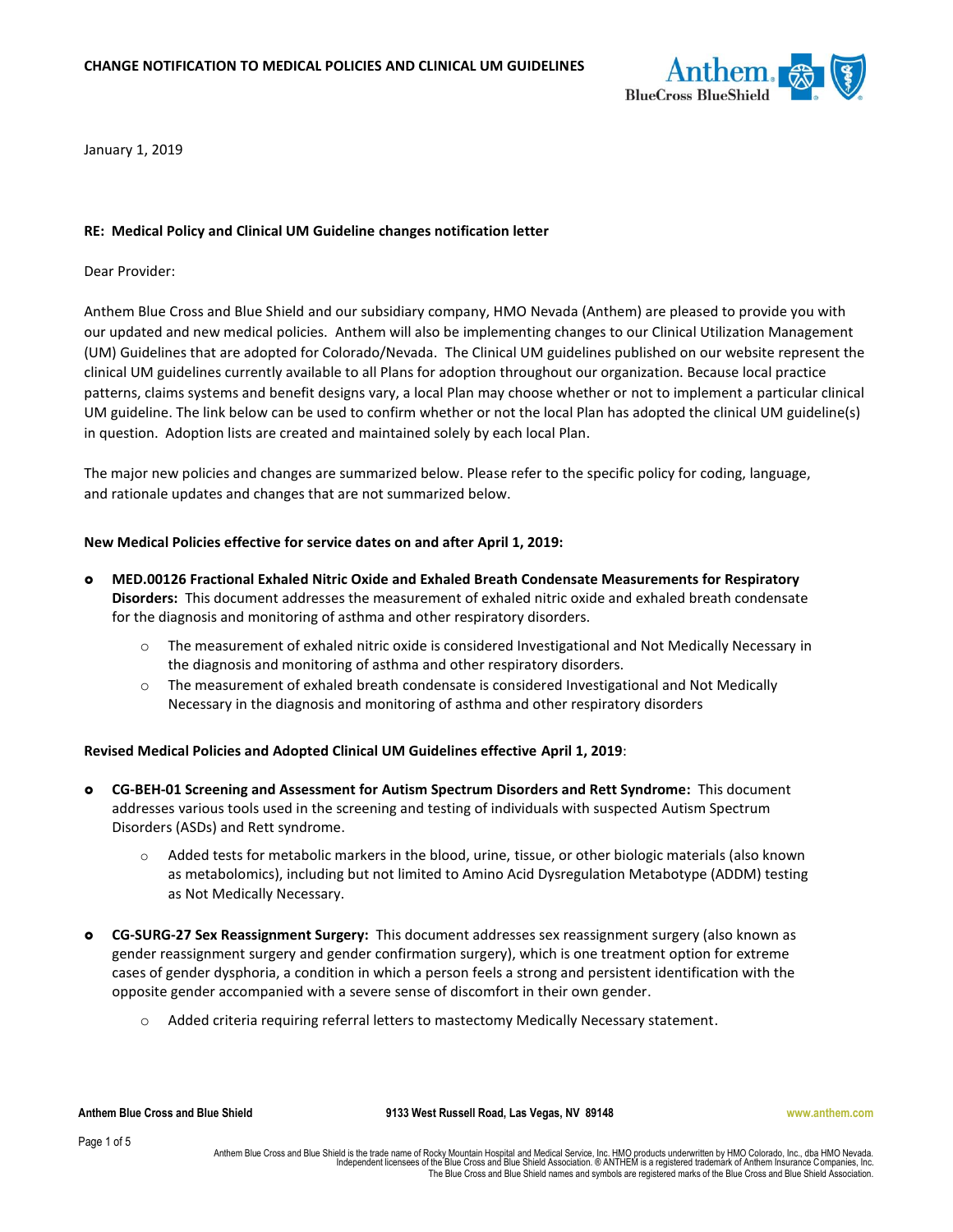Anthem Medical Policies and Clinical UM Guidelines are developed by our national Medical Policy and Technology Assessment Committee. The Committee, which includes Anthem medical directors and representatives from practicing physician groups, meets quarterly to review current scientific data and clinical developments.

All coverage written or administered by Anthem excludes from coverage, services or supplies that are investigational and/or not medically necessary. A member's claim may not be eligible for payment if it was determined not to meet medical necessity criteria set in Anthem's medical policies. Review procedures have been refined to facilitate claim investigation.

# **Anthem's Medical Policies and Clinical UM Guidelines are available online:**

The complete list of our Medical Policies and Clinical UM Guidelines may be accessed on Anthem's Web site at **anthem.com**.Select **Providers**, and **Providers Overview**. Select **Find Resources for Your State** and pick **Nevada**. On the Provider Home page, from the Medical Policy, Clinical UM Guidelines, Pre-Cert Requirements tout (2<sup>nd</sup> blue box on the left *side of page*), select **enter**. Select the link titled "**[Medical Policies and Clinical UM Guidelines \(for Local Plan Members\)](http://www.anthem.com/wps/portal/ahpprovider?content_path=provider/nv/f4/s3/t0/pw_002265.htm&state=nv&rootLevel=0&label=Anthem%20Medical%20Policies%20and%20Clinical%20UM%20Guidelines&state=nv)**". Choose **Continue**, then select the either the **[Medical Policies](https://www.anthem.com/wps/portal/ahpculdesac?content_path=medicalpolicies/noapplication/f2/s0/t0/pw_ad069675.htm&na=onlinepolicies&rootLevel=1&label=Medical%20Policies)** or the **[UM Guidelines](https://www.anthem.com/wps/portal/ahpculdesac?content_path=medicalpolicies/noapplication/f3/s0/t0/pw_ad081131.htm&na=onlinepolicies&rootLevel=2&label=UM%20Guidelines)** tab.

**To view the list of specific clinical UM guidelines adopted by Nevada**, navigate to the Disclaimer page by following the instructions above; scroll to the bottom of the page. Above the "Continue" button, choose the link titled "**[Specific Clinical](http://www.anthem.com/provider/nv/f0/s0/t0/pw_ad082238.pdf?refer=ahpprovider&state=nv)  [UM Guidelines adopted by Anthem Blue Cross and Blue Shield of Nevada](http://www.anthem.com/provider/nv/f0/s0/t0/pw_ad082238.pdf?refer=ahpprovider&state=nv)**."

Sincerely,

1. The

Allen Marino, M.D. Medical Director Anthem Blue Cross and Blue Shield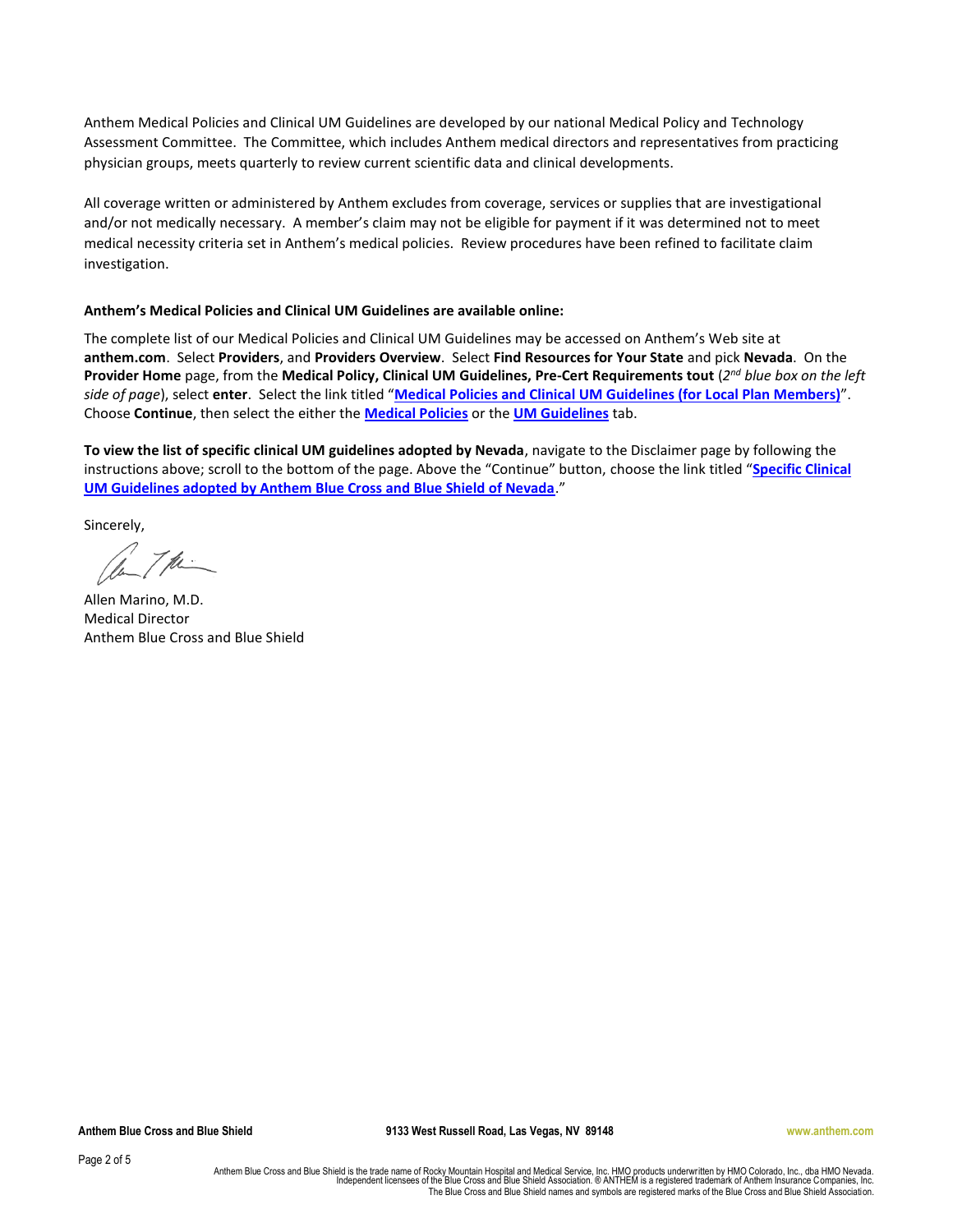# **Attachment A – Revised Medical Policies and Clinical Guidelines**

| <b>Medical Policy</b>    | <b>Medical Policy Title</b>                                       | <b>Medical Policy / Clinical Guideline</b>                                                                                                                                                                                                                                                                                                                                                                                                                                                                                                                                                                                                                                                                      |
|--------------------------|-------------------------------------------------------------------|-----------------------------------------------------------------------------------------------------------------------------------------------------------------------------------------------------------------------------------------------------------------------------------------------------------------------------------------------------------------------------------------------------------------------------------------------------------------------------------------------------------------------------------------------------------------------------------------------------------------------------------------------------------------------------------------------------------------|
| <b>Number</b>            |                                                                   | <b>Changes</b>                                                                                                                                                                                                                                                                                                                                                                                                                                                                                                                                                                                                                                                                                                  |
| ADMIN.00001<br>MED.00100 | <b>Medical Policy</b><br>Formation<br>Diaphragmatic/Phren         | Updated Description/Scope section concerning MPTAC membership to<br>$\bullet$<br>include behavioral health (BH) specialists.<br>Updated text regarding subspecialty committees, including removal of BH<br>$\bullet$<br>subcommittee.<br>Clarified that third party criteria (TPC) subcommittees may include BH<br>$\bullet$<br>specialists.<br>Removed the Blue Cross Blue Shield Association (BCBSA) from acceptable<br>$\bullet$<br>independent technology evaluation programs and materials that may be<br>used in evaluating the medical necessity or investigational status of new or<br>existing services and/or procedures.<br>Medical policy archived 01/03/2019. Converted to CG-MED-79.<br>$\bullet$ |
|                          | ic Nerve Stimulation<br>and Diaphragm<br>Pacing Systems           |                                                                                                                                                                                                                                                                                                                                                                                                                                                                                                                                                                                                                                                                                                                 |
| RAD.00002                | <b>Positron Emission</b><br>Tomography (PET)<br>and PET/CT Fusion | Medical policy archived 01/03/2019. Converted to CG-MED-80.<br>$\bullet$                                                                                                                                                                                                                                                                                                                                                                                                                                                                                                                                                                                                                                        |
| <b>DRUG.00046</b>        | Ipilimumab (Yervoy®)                                              | Added Medically Necessary criteria for ipilimumab as primary treatment<br>$\bullet$<br>when used in combination with nivolumab for unresectable metachronous<br>colorectal cancer metastases when criteria are met.<br>Clarified Medically Necessary criteria for ipilimumab when used in<br>$\bullet$<br>combination with nivolumab as subsequent therapy for unresectable<br>advanced or metastatic colorectal cancer.                                                                                                                                                                                                                                                                                        |
| <b>DRUG.00062</b>        | Obinutuzumab<br>(Gazyva®)                                         | Reformatted Medically Necessary criteria.<br>$\bullet$<br>Added obinutuzumab as Medically Necessary for the treatment of CLL/SLL in<br>$\bullet$<br>the first-line of therapy in combination with bendamustine and as a single<br>agent when criteria are met.                                                                                                                                                                                                                                                                                                                                                                                                                                                  |
| <b>DRUG.00071</b>        | Pembrolizumab<br>(Keytruda®)                                      | Added the use of pembrolizumab for the first-line treatment of metastatic<br>$\bullet$<br>squamous NSCLC as Medically Necessary when criteria are met.<br>Added the use of pembrolizumab for the treatment of small cell lung cancer<br>$\bullet$<br>(SCLC) as subsequent therapy as Medically Necessary when criteria are met.<br>Removed "Presence of human immunodeficiency virus (HIV) infection,<br>$\bullet$<br>hepatitis B infection and hepatitis C infection" from Investigational and Not<br>Medically Necessary statement.<br>Added "Treatment used as first-line therapy, except as described in<br>Medically Necessary criteria" to Investigational and Not Medically Necessary<br>statement.      |
| <b>DRUG.00075</b>        | Nivolumab (Opdivo®)                                               | Revised Medically Necessary criteria for nivolumab as primary treatment to<br>$\bullet$<br>include in combination with ipilimumab for unresectable metachronous<br>colorectal cancer metastases when criteria are met.<br>Clarified Medically Necessary criteria for nivolumab when used in<br>$\bullet$<br>combination with ipilimumab as subsequent therapy for unresectable<br>advanced or metastatic colorectal cancer.<br>Removed "Presence of human immunodeficiency virus (HIV) infection,<br>$\bullet$<br>hepatitis B infection and hepatitis C infection" from Investigational and Not<br>Medically Necessary statement.                                                                               |
| <b>DRUG.00090</b>        | Bezlotoxumab<br>(ZINPLAVA™)                                       | Clarified Medically Necessary criteria for individuals at high risk of<br>$\bullet$<br>Clostridium difficile infection recurrence.                                                                                                                                                                                                                                                                                                                                                                                                                                                                                                                                                                              |

**Anthem Blue Cross and Blue Shield 9133 West Russell Road, Las Vegas, NV 89148 www.anthem.com**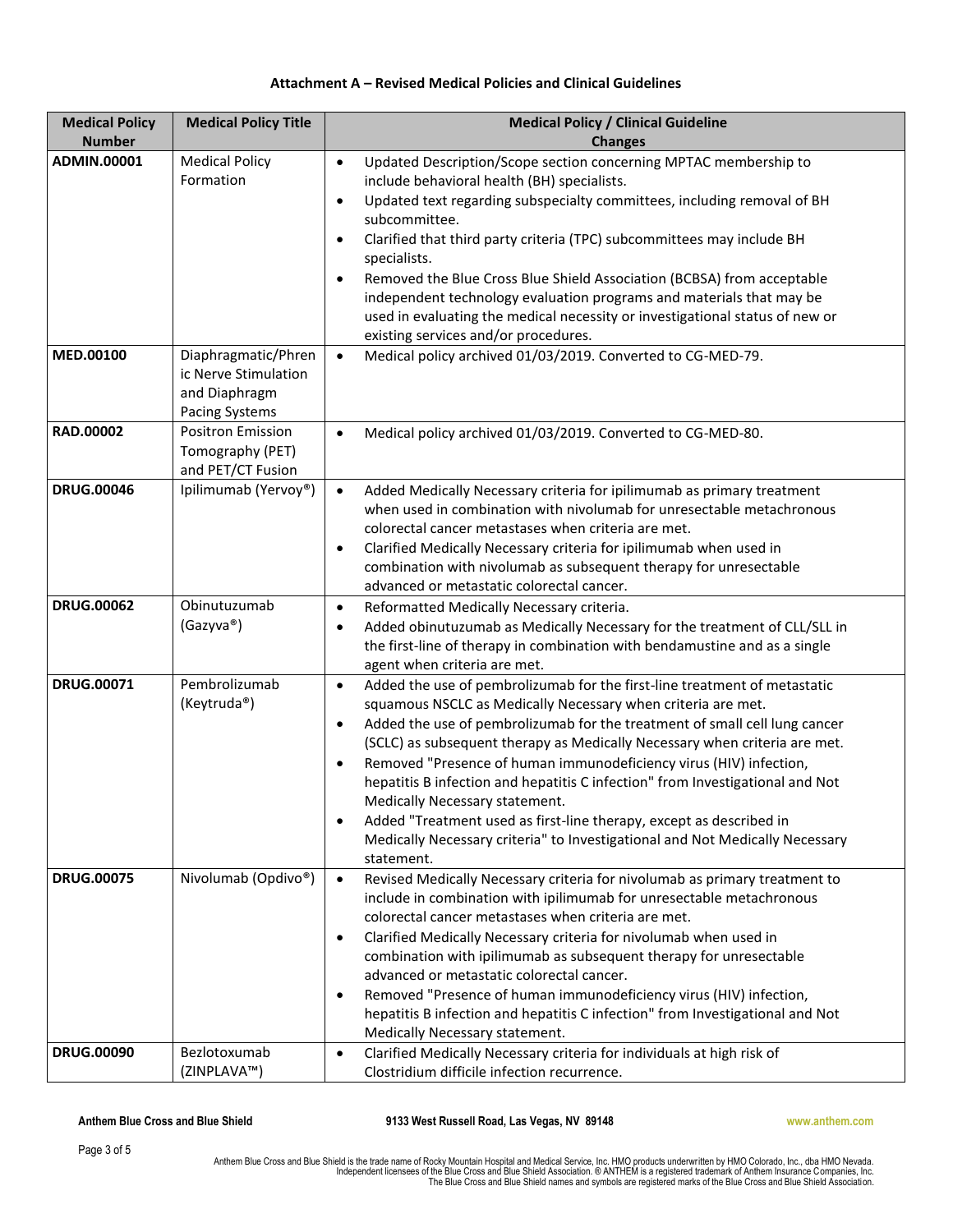| <b>Medical Policy</b><br><b>Number</b> | <b>Medical Policy Title</b>                                                                                     | <b>Medical Policy / Clinical Guideline</b><br><b>Changes</b>                                                                                                                                                                                                                                                                                                                                                                                                                                                                                                                                                                   |
|----------------------------------------|-----------------------------------------------------------------------------------------------------------------|--------------------------------------------------------------------------------------------------------------------------------------------------------------------------------------------------------------------------------------------------------------------------------------------------------------------------------------------------------------------------------------------------------------------------------------------------------------------------------------------------------------------------------------------------------------------------------------------------------------------------------|
| GENE.00006                             | Epidermal Growth<br><b>Factor Receptor</b><br>(EGFR) Testing                                                    | Simplified Medically Necessary and Investigational and Not Medically<br>$\bullet$<br>Necessary statements.                                                                                                                                                                                                                                                                                                                                                                                                                                                                                                                     |
| LAB.00029                              | Rupture of<br><b>Membranes Testing</b><br>in Pregnancy                                                          | Revised title. Previous title: Rupture of Membranes (ROM) Testing in<br>$\bullet$<br>Pregnancy.<br>Removed acronym from position statement.<br>$\bullet$                                                                                                                                                                                                                                                                                                                                                                                                                                                                       |
| MED.00109                              | Corneal Collagen<br>Cross-Linking                                                                               | Added Medically Necessary statements with clinical criteria.<br>$\bullet$<br>Investigational and Not Medically Necessary statement changed to all<br>$\bullet$<br>"other" indications.                                                                                                                                                                                                                                                                                                                                                                                                                                         |
| <b>SURG.00098</b>                      | Mechanical<br>Embolectomy for<br><b>Treatment of Acute</b><br>Stroke                                            | Made minor wording clarification to Medically Necessary statement.<br>$\bullet$                                                                                                                                                                                                                                                                                                                                                                                                                                                                                                                                                |
| <b>SURG.00103</b>                      | <b>Intraocular Anterior</b><br>Segment Aqueous<br><b>Drainage Devices</b><br>(without extraocular<br>reservoir) | Added the implantation of Hydrus Microstent as Medically Necessary when<br>$\bullet$<br>criteria are met.<br>Added Hydrus Microstent to Investigational and Not Medically Necessary<br>$\bullet$<br>statement for all other indications not listed as Medically Necessary.<br>Added Hydrus Microstent to Investigational and Not Medically Necessary<br>$\bullet$<br>statement for anterior segment aqueous drainage devices inserted<br>internally or externally without an extraocular reservoir.                                                                                                                            |
| <b>SURG.00120</b>                      | <b>Internal Rib Fixation</b><br>Systems                                                                         | Add the use of an internal rib fixation system as Medically Necessary for the<br>$\bullet$<br>treatment of flail chest resulting in the inability to discontinue mechanical<br>ventilation in the absence of other causes of ventilator dependency such as<br>severe brain injury.                                                                                                                                                                                                                                                                                                                                             |
| <b>SURG.00121</b>                      | <b>Transcatheter Heart</b><br><b>Valve Procedures</b>                                                           | Revised Medically Necessary statements for TAVR, removing "end stage<br>$\bullet$<br>renal disease requiring chronic dialysis or creatinine clearance" from list of<br>comorbid conditions or contraindications that would preclude the expected<br>benefit from aortic stenosis correction.                                                                                                                                                                                                                                                                                                                                   |
| <b>TRANS.00024</b>                     | Hematopoietic Stem<br>Cell Transplantation<br>for Select Leukemias<br>and Myelodysplastic<br>Syndrome           | Added minimal residual disease (MRD) positivity following induction as a<br>$\bullet$<br>"high risk" factor to acute lymphoblastic leukemia (ALL) Medically Necessary<br>criteria.<br>Revised Medically Necessary statement addressing allogeneic stem cell<br>$\bullet$<br>transplantation for chronic lymphocytic leukemia (CLL)/small lymphocytic<br>lymphoma (SLL) to state: "Allogeneic (ablative or non-myeloablative stem<br>cell transplantation is considered Medically Necessary for individuals with<br>CLL or SLL who are refractory to small molecule inhibitor therapy" (removed<br>all other current criteria). |
| CG-DME-40                              | Noninvasive<br><b>Electrical Bone</b><br><b>Growth Stimulation</b><br>of the Appendicular<br>Skeleton           | Revised title. Previous title: Electrical Bone Growth Stimulation.<br>$\bullet$<br>Revised scope of document to only address noninvasive electrical bone<br>$\bullet$<br>growth stimulation of the appendicular skeleton.<br>Removed information related to invasive and semi-invasive electrical bone<br>$\bullet$<br>growth stimulation for all conditions and noninvasive bone growth<br>stimulation for spinal conditions.                                                                                                                                                                                                 |
| <b>CG-DRUG-45</b>                      | Octreotide acetate<br>(Sandostatin®;<br>Sandostatin <sup>®</sup> LAR<br>Depot)                                  | Removed abbreviations from Clinical Indication statements.<br>$\bullet$                                                                                                                                                                                                                                                                                                                                                                                                                                                                                                                                                        |
| CG-DRUG-62                             | Fulvestrant<br>(FASLODEX®)                                                                                      | Replaced specific brand name drugs (palbociclib and abemaciclib) with the<br>$\bullet$<br>general term of "CDK4/6 inhibitor" in Medically Necessary criteria.                                                                                                                                                                                                                                                                                                                                                                                                                                                                  |

**Anthem Blue Cross and Blue Shield 9133 West Russell Road, Las Vegas, NV 89148 www.anthem.com**

Anthem Blue Cross and Blue Shield is the trade name of Rocky Mountain Hospital and Medical Service, Inc. HMO products underwritten by HMO Colorado, Inc., dba HMO Nevada.<br>Independent licensees of the Blue Cross and Blue Shi